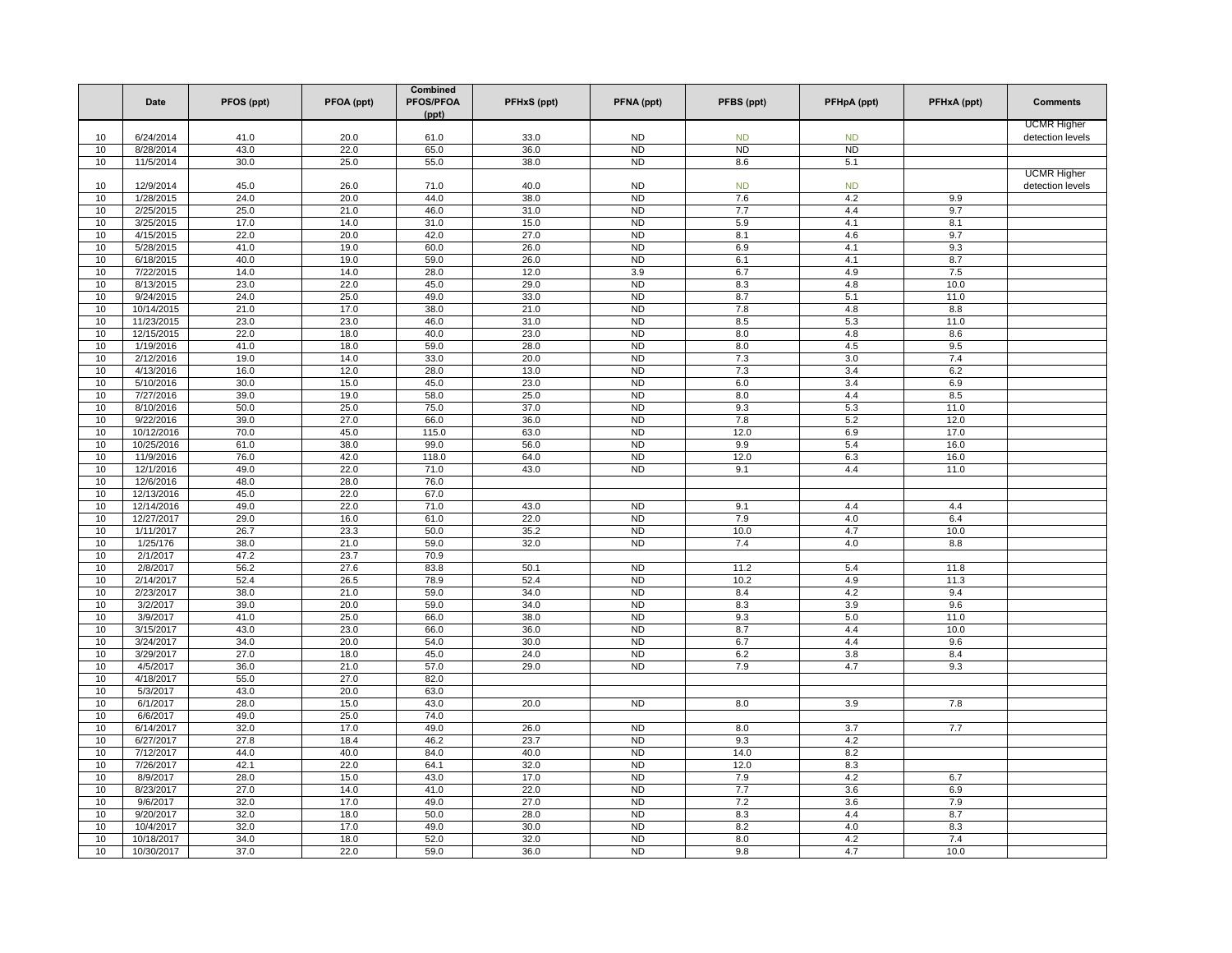| 10 | 11/15/2017 | 39.0 | 20.0 | 59.0 | 36.0 | <b>ND</b>      | 9.0  | 4.3     | 9.8  |                            |
|----|------------|------|------|------|------|----------------|------|---------|------|----------------------------|
| 10 | 12/12/2017 | 27.0 | 13.0 | 40.0 | 20.0 | <b>ND</b>      | 7.7  | 3.5     | 6.4  |                            |
| 10 | 12/27/2017 | 29.0 | 16.0 | 45.0 | 22.0 | <b>ND</b>      | 7.9  | 4.0     | 6.4  |                            |
| 10 | 1/10/2018  | 42.0 | 24.0 | 66.0 | 33.0 | N <sub>D</sub> | 9.0  | 4.6     | 11.0 |                            |
|    |            |      |      |      |      |                |      |         |      |                            |
| 10 | 1/23/2018  | 40.0 | 22.0 | 62.0 | 35.0 | <b>ND</b>      | 10.0 | 4.7     | 10.0 |                            |
| 10 | 1/26/2018  | 48.0 | 30.0 | 78.0 | 41.0 | <b>ND</b>      | 10.0 | 5.0     | 13.0 |                            |
| 10 | 1/31/2018  | 41.0 | 21.0 | 62.0 | 35.0 | <b>ND</b>      | 9.6  | 4.3     | 10.0 |                            |
| 10 | 2/7/2018   | 35.0 | 20.0 | 55.0 | 31.0 | <b>ND</b>      | 7.8  | 4.4     | 9.5  |                            |
| 10 | 2/7/2018   | 33.0 | 18.0 | 51.0 | 27.0 | <b>ND</b>      | 6.9  | 3.7     | 7.9  |                            |
| 10 | 2/21/2018  | 30.0 | 20.0 | 50.0 | 21.0 | <b>ND</b>      | 8.3  | 4.4     | 9.1  |                            |
| 10 | 2/22/2018  | 33.0 | 22.0 | 55.0 | 26.0 | <b>ND</b>      | 10.0 | 5.1     | 11.0 |                            |
| 10 | 2/28/2018  | 32.0 | 20.0 | 52.0 | 23.0 | <b>ND</b>      | 9.3  | 4.6     | 9.9  |                            |
|    | 3/5/2018   |      |      |      |      | <b>ND</b>      |      |         | 10.0 |                            |
| 10 |            | 30.0 | 21.0 | 51.0 | 20.0 |                | 9.0  | 5.1     |      |                            |
| 10 | 3/15/2018  | 39.0 | 25.0 | 64.0 | 24.0 | N <sub>D</sub> | 10.0 | $5.0\,$ | 10.0 |                            |
| 10 | 3/22/2018  | 27.0 | 17.0 | 44.0 | 19.0 | <b>ND</b>      | 8.8  | 4.1     | 7.7  |                            |
| 10 | 3/29/2018  | 27.0 | 18.0 | 45.0 | 20.0 | N <sub>D</sub> | 9.3  | 4.0     | 7.8  |                            |
| 10 | 4/4/2018   | 24.0 | 14.0 | 38.0 | 13.0 | <b>ND</b>      | 9.4  | 4.0     | 6.8  |                            |
| 10 | 4/13/2018  | 31.0 | 22.0 | 53.0 | 23.0 | <b>ND</b>      | 9.6  | 4.1     | 8.4  |                            |
| 10 | 4/19/2018  | 39.0 | 27.0 | 66.0 | 24.0 | 2.1            | 12.0 | 7.2     | 13.0 |                            |
| 10 | 4/26/2018  | 47.0 | 30.0 | 77.0 | 33.0 | 2.1            | 13.0 | 7.1     | 14.0 |                            |
| 10 | 5/3/2018   | 46.0 | 29.0 | 75.0 | 31.0 | N <sub>D</sub> |      |         |      |                            |
|    |            |      |      |      |      |                | 13.0 | 5.9     | 12.0 |                            |
| 10 | 5/9/2018   | 42.0 | 27.0 | 69.0 | 29.0 | <b>ND</b>      | 11.0 | 5.1     | 11.0 |                            |
| 10 | 5/16/2018  | 39.0 | 24.0 | 63.0 | 27.0 | <b>ND</b>      | 11.0 | 5.1     | 11.0 |                            |
| 10 | 5/23/2018  | 28.0 | 18.0 | 46.0 | 20.0 | <b>ND</b>      | 9.9  | 4.6     | 8.8  |                            |
| 10 | 5/30/2018  | 25.0 | 15.0 | 40.0 | 16.0 | <b>ND</b>      | 7.3  | 4.8     | 6.5  |                            |
| 10 | 6/7/2018   | 27.0 | 19.0 | 46.0 | 20.0 | <b>ND</b>      | 9.5  | 4.6     | 8.9  |                            |
| 10 | 6/12/2018  | 27.0 | 20.0 | 47.0 | 19.0 | <b>ND</b>      | 9.0  | 4.4     | 9.4  |                            |
| 10 | 6/20/2018  | 26.0 | 36.0 | 62.0 | 5.0  | <b>ND</b>      | 1.3J | 1.2J    | 2.9  |                            |
| 10 | 6/27/2018  | 32.0 | 21.0 | 53.0 | 26.0 | <b>ND</b>      | 10.0 | 5.1     | 9.2  |                            |
|    | 7/5/2018   |      |      |      |      |                |      |         |      |                            |
| 10 |            | 29.0 | 20.0 | 49.0 | 24.0 | N <sub>D</sub> | 9.6  | 4.5     | 9.3  |                            |
| 10 | 7/11/2018  | 32.0 | 22.0 | 54.0 | 25.0 | <b>ND</b>      | 10.0 | 4.9     | 9.7  |                            |
| 10 | 7/18/2018  | 31.0 | 21.0 | 52.0 | 24.0 | <b>ND</b>      | 8.5  | 3.8     | 8.7  |                            |
| 10 | 7/26/2018  | 33.0 | 23.0 | 56.0 | 26.0 | <b>ND</b>      | 9.5  | 5.2     | 10.0 |                            |
| 10 | 8/2/2018   | 28.0 | 18.0 | 46.0 | 22.0 | <b>ND</b>      | 8.5  | 4.2     | 8.5  |                            |
| 10 | 8/8/2018   | 32.0 | 21.0 | 53.0 | 24.0 | <b>ND</b>      | 9.8  | 4.6     | 9.4  |                            |
| 10 | 8/1318     | 32.0 | 21.0 | 53.0 | 24.0 | <b>ND</b>      | 11.0 | 4.6     | 9.9  |                            |
| 10 | 8/22/2018  | 29.0 | 20.0 | 49.0 | 21.0 | <b>ND</b>      | 8.9  | 4.2     | 8.5  |                            |
| 10 | 8/29/2018  | 30.0 | 22.0 | 52.0 | 25.0 | N <sub>D</sub> | 9.2  | 4.5     | 8.8  |                            |
|    |            |      |      |      |      |                |      |         |      |                            |
| 10 | 9/6/2018   | 30.0 | 21.0 | 51.0 | 23.0 | <b>ND</b>      | 10.0 | 4.2     | 9.3  |                            |
| 10 | 9/12/2018  | 31.0 | 22.0 | 53.0 | 23.0 | <b>ND</b>      | 9.7  | 4.5     | 9.0  |                            |
| 10 | 9/19/2018  | 30.0 | 20.0 | 50.0 | 22.0 | <b>ND</b>      | 8.7  | 4.5     | 8.3  |                            |
| 10 | 10/10/2018 | 31.0 | 21.0 | 52.0 | 26.0 | N <sub>D</sub> | 11.0 | 4.1     |      |                            |
| 10 | 10/17/2018 | 32.0 | 24.0 | 56.0 | 26.0 | <b>ND</b>      | 13.0 | 5.5     |      |                            |
| 10 | 11/14/2018 | 33.0 | 25.0 | 58.0 | 25.0 | <b>ND</b>      | 13.0 | 6.4     |      |                            |
| 10 | 11/28/2018 | 25.0 | 18.0 | 43.0 | 17.0 | <b>ND</b>      | 8.4  | 3.1     |      |                            |
| 10 | 12/11/2018 | 24.0 | 19.0 | 43.0 | 18.0 | <b>ND</b>      | 9.0  | 4.7     |      |                            |
|    |            |      |      |      |      | <b>ND</b>      |      |         |      |                            |
| 10 | 12/27/2018 | 28.0 | 19.0 | 47.0 | 24.0 |                | 10.0 | 4.1     |      |                            |
| 10 | 1/9/2019   | 26.0 | 21.0 | 47.0 | 24.0 | <b>ND</b>      | 11.0 | 4.8     |      |                            |
| 10 | 1/24/2019  | 27.0 | 17.0 | 44.0 | 17.0 | <b>ND</b>      | 8.1  | 4.1     |      |                            |
| 10 | 2/5/2019   | 23.0 | 19.0 | 42.0 | 19.0 | <b>ND</b>      | 11.0 | 4.3     |      |                            |
| 10 | 2/20/2019  | 22.0 | 16.0 | 38.0 | 19.0 | <b>ND</b>      | 9.3  | 1.9     |      |                            |
| 10 | 3/6/2019   | 24.0 | 19.0 | 43.0 | 18.0 | N <sub>D</sub> | 10.0 | 4.6     |      |                            |
| 10 | 3/20/2019  | 27.0 | 23.0 | 50.0 | 21.0 | <b>ND</b>      | 10.0 | 6.1     |      |                            |
| 10 | 4/3/2019   | 23.0 | 19.0 | 42.0 | 19.0 | <b>ND</b>      | 8.7  | 4.6     |      |                            |
| 10 | 4/17/2019  | 28.0 | 22.0 | 50.0 | 20.0 | N <sub>D</sub> | 9.6  | 5.8     |      |                            |
|    |            |      |      |      |      |                |      |         |      |                            |
| 10 | 5/1/2019   | 24.0 | 18.0 | 42.0 | 19.0 | <b>ND</b>      | 9.0  | 4.1     |      |                            |
| 10 | 5/15/2019  | 26.0 | 21.0 | 47.0 | 20.0 | N <sub>D</sub> | 7.6  | 6.9     |      |                            |
|    |            |      |      |      |      |                |      |         |      | Values in red mean lab     |
|    |            |      |      |      |      |                |      |         |      | is not certified in PA for |
| 10 | 5/29/2019  | 27.0 | 21.0 | 48.0 | 21.0 | <b>ND</b>      | 11.0 | 4.5     | 7.4  | compound                   |
| 10 | 6/12/2019  | 23.0 | 19.0 | 42.0 | 21.0 | 2.6            | 10.0 | 4.9     | 8.7  |                            |
| 10 | 6/25/2019  | 21.0 | 18.0 | 39.0 | 14.0 | <b>ND</b>      | 7.4  | 4.2     | 6.5  |                            |
| 10 | 7/10/2019  | 21.0 | 18.0 | 39.0 | 18.0 | <b>ND</b>      | 8.2  | 4.9     | 8.8  |                            |
|    |            |      |      |      |      |                |      |         |      |                            |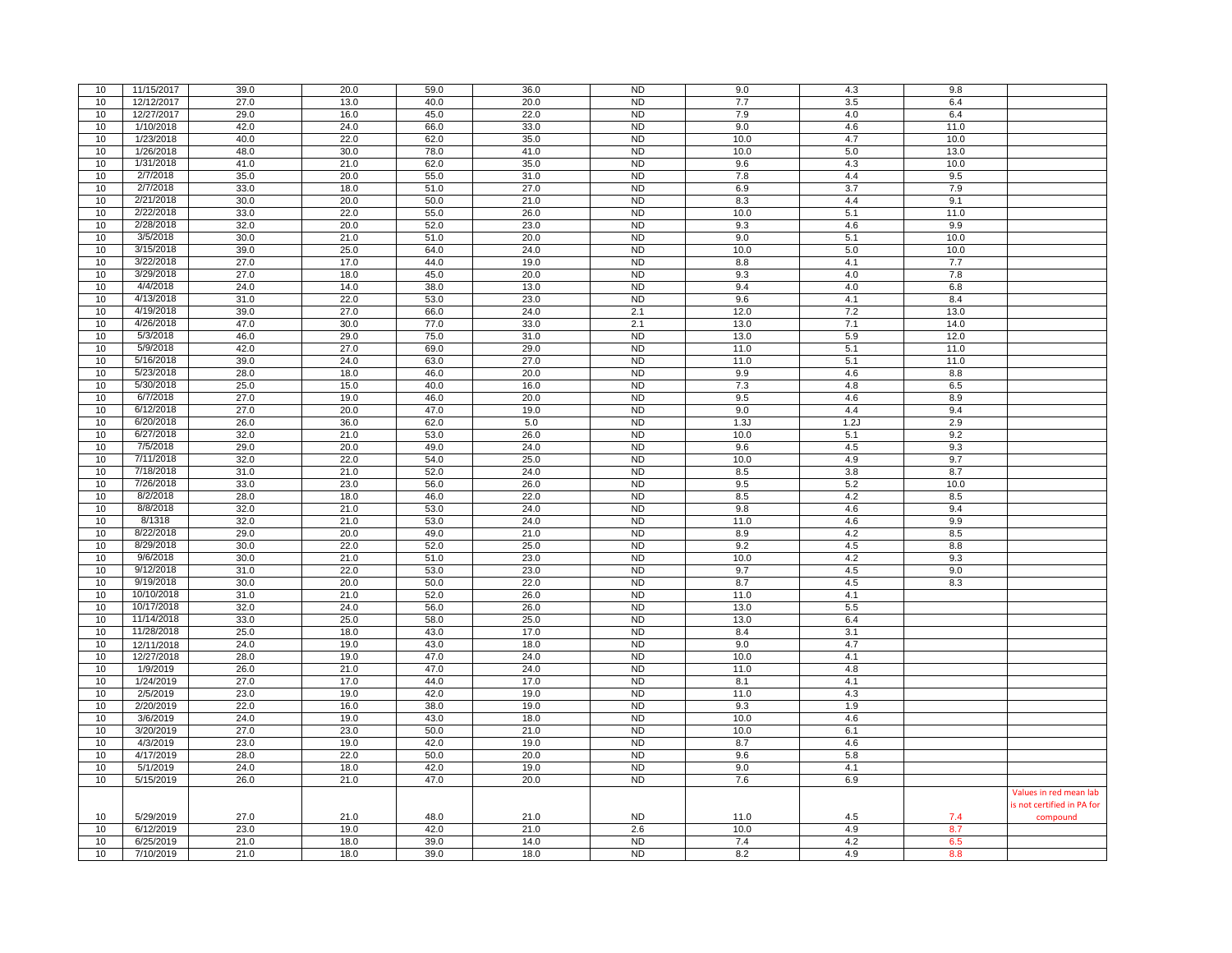| 10 | 7/25/2019  | 20.0      | 18.0 | 38.0 | 13.0              | <b>ND</b>      | 8.8  | 5.3 | 8.0  |                         |
|----|------------|-----------|------|------|-------------------|----------------|------|-----|------|-------------------------|
| 10 | 8/6/2019   | 26.0      | 22.0 | 48.0 | 22.0              | N <sub>D</sub> | 11.0 | 3.9 | 8.0  |                         |
| 10 | 8/21/2019  | 20.0      | 25.0 | 45.0 | 20.0              | N <sub>D</sub> | 9.6  | 4.8 | 7.7  |                         |
| 10 | 9/4/2019   | 17.0      | 18.0 | 35.0 | 16.0              | 2.7            | 9.7  | 5.5 | 8.0  |                         |
| 10 | 9/18/2019  | 27.0      | 22.0 | 49.0 | 21.0              | 2.9            | 9.0  | 3.9 | 7.8  |                         |
| 10 | 10/2/2019  | 22.0      | 17.0 | 39.0 | 16.0              | <b>ND</b>      | 9.4  | 4.3 | 6.4  |                         |
| 10 | 10/15/2019 | 49.0      | 31.0 | 80.0 | 48.0              | <b>ND</b>      | 14.0 | 6.5 | 12.0 |                         |
| 10 | 10/30/2019 | 30.0      | 23.0 | 53.0 | 25.0              | N <sub>D</sub> | 10.0 | 4.2 | 8.5  |                         |
| 10 | 11/12/2019 | 36.0      | 25.0 | 61.0 | 31.0              | <b>ND</b>      | 11.0 | 5.4 | 8.8  |                         |
| 10 | 11/25/2019 | 45.0      | 30.0 | 75.0 | 44.0              | ND             | 15.0 | 6.2 | 12.0 |                         |
| 10 | 11/27/2019 | 38.0      | 25.0 | 63.0 | 31.0              | ND             | 10.0 | 6.2 | 11.0 | Eurofins 537            |
| 10 | 12/11/2019 | 38.0      | 23.0 | 61.0 | 32.0              | N <sub>D</sub> | 12.0 | 6.3 | 10.0 |                         |
| 10 | 12/26/2019 | 30.0      | 21.0 | 51.0 | 25.0              | ND             | 10.0 | 6.8 | 8.5  |                         |
| 10 | 1/8/2020   | 30.0      | 19.0 | 49.0 | 23.0              | <b>ND</b>      | 9.4  | 4.6 | 8.0  | Eurofins 537.1          |
| 10 | 1/8/2020   | 32.0      | 23.0 | 55.0 | 26.0              | N <sub>D</sub> | 11.0 | 4.8 | 9.0  |                         |
| 10 | 1/22/2020  | 28.0      | 23.0 | 51.0 | 26.0              | ND             | 11.0 | 8.0 | 12.0 |                         |
| 10 | 2/4/2020   | 28.0      | 21.0 | 49.0 | 23.0              | <b>ND</b>      | 9.6  | 6.4 | 9.4  |                         |
| 10 | 2/17/2020  | 23.0      | 15.0 | 38.0 | 18.0              | N <sub>D</sub> | 7.1  | 3.7 | 7.4  |                         |
|    |            |           |      |      |                   |                |      |     |      | Well out-of-service     |
|    |            |           |      |      |                   |                |      |     |      | 2/24/2020 to            |
|    |            |           |      |      |                   |                |      |     |      | 3/10/2020 for           |
|    |            |           |      |      |                   |                |      |     |      | installation of 3rd ion |
| 10 | 3/18/2020  | 20.0      | 21.0 | 41.0 | 19.0              | <b>ND</b>      | 7.8  | 4.3 | 8.4  | exchange vessel         |
| 10 | 3/31/2020  | 21.0      | 19.0 | 40.0 | 21.0              | N <sub>D</sub> | 8.9  | 3.8 | 9.9  |                         |
| 10 | 4/14/2020  | 26.0      | 25.0 | 51.0 | 22.0              | <b>ND</b>      | 9.2  | 4.5 | 12.0 |                         |
| 10 | 4/28/2020  | 31.0      | 21.0 | 52.0 | 24.0              | ND             | 10.0 | 3.6 | 11.0 |                         |
| 10 | 5/13/2020  | 25.0      | 18.0 | 43.0 | 23.0              | <b>ND</b>      | 9.7  | 4.8 | 8.6  |                         |
| 10 | 5/27/2020  | 27.0      | 15.0 | 42.0 | 24.0              | 3.0            | 9.0  | 2.9 | 6.2  |                         |
| 10 | 6/10/2020  | 29.0      | 19.0 | 48.0 | 24.0              | ND             | 9.2  | 4.8 | 8.6  |                         |
| 10 | 6/24/2020  | 33.0      | 22.0 | 55.0 | $\overline{27.0}$ | <b>ND</b>      | 12.0 | 4.3 | 9.0  |                         |
| 10 | 7/1/2020   | 38.0      | 26.0 | 64.0 | 32.0              | ND             | 12.0 | 5.1 | 11.0 |                         |
| 10 | 7/15/2020  | 37.0      | 27.0 | 64.0 | 31.0              | ND             | 12.0 | 6.0 | 12.0 |                         |
| 10 | 8/5/2020   | 26.0      | 22.0 | 48.0 | 26.0              | ND             | 8.3  | 4.4 | 8.6  |                         |
| 10 | 8/18/2020  | 29.0      | 23.0 | 52.0 | 27.0              | N <sub>D</sub> | 8.6  | 4.8 | 8.6  |                         |
| 10 | 9/2/2020   | 36.0      | 29.0 | 65.0 | 36.0              | N <sub>D</sub> | 10.0 | 4.8 | 12.0 |                         |
| 10 | 9/16/2020  | 23.0      | 17.0 | 40.0 | 26.0              | ND             | 6.4  | 3.7 | 8.1  |                         |
| 10 | 10/7/2020  | 37.0      | 29.0 | 66.0 | 34.0              | 2.6            | 8.9  | 4.5 | 10.0 |                         |
| 10 | 10/21/2020 | <b>ND</b> | 13.0 | 13.0 | 29.0              | N <sub>D</sub> | 13.0 | 6.3 | 14.0 |                         |
| 10 | 11/4/2020  | 33.0      | 23.0 | 56.0 | 26.0              | <b>ND</b>      | 9.9  | 5.1 | 9.4  |                         |
| 10 | 11/18/2020 | 22.0      | 15.0 | 37.0 | 14.0              | N <sub>D</sub> | 8.0  | 4.2 | 6.3  |                         |
| 10 | 12/2/2020  | 25.0      | 25.0 | 50.0 | 25.0              | N <sub>D</sub> | 9.6  | 5.7 | 9.1  |                         |
| 10 | 12/15/2020 | 25.0      | 20.0 | 45.0 | 19.0              | ND             | 8.0  | 5.3 | 6.7  |                         |
| 10 | 1/6/2021   | 26.0      | 15.0 | 41.0 | 16.0              | N <sub>D</sub> | 7.3  | 4.9 | 5.6  |                         |
|    |            |           |      |      |                   |                |      |     |      | Removed from service    |
| 10 | 1/20/2021  | 24.0      | 15.0 | 39.0 | 16.0              | <b>ND</b>      | 8.1  | 4.7 | 6.2  | on 1/29/2021            |